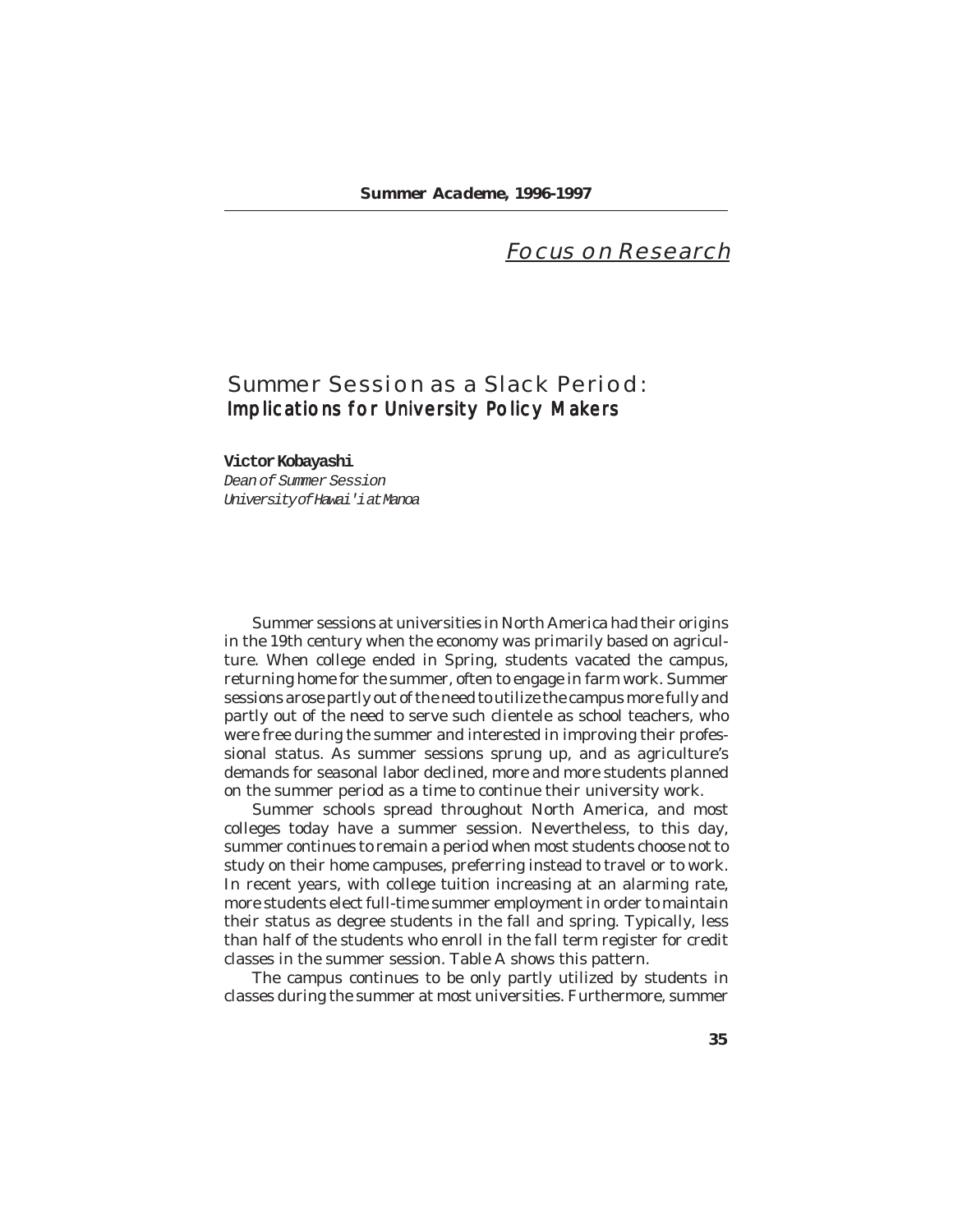## **Table A** 1995 Summer Session Enrollment as a Percent of Fall 1994 Term Note that the percent of *matriculating students* in the summer as compared to numbers in Fall 1994 would be less than the percent indicated since guest students who often enroll in a summer

session are included in the figures on which this table is based.

(From *1995 Summary of Reports of the Association of University Summer Sessions.* Bloomington, IN: AUSS, p. 33.)

classes tend to be concentrated in the mornings, leaving most classrooms empty in the afternoons. Many university campuses host other programs in the summer, such as orientation programs for entering students, workshops for students in minority groups that are underrepresented in the university, non-credit English as a Second Language programs, cheerleader camps, special conferences, and institutes for professionals. Some universities are busy in the summer with special programs designed for groups other than their own credit students—a prime example being Harvard University.

Because of the reduced level of activity, summer has become the ideal time for universities to schedule maintenance projects that may shut down operations such as campus housing, the library, and other buildings important in fulfilling the academic mission of the institution.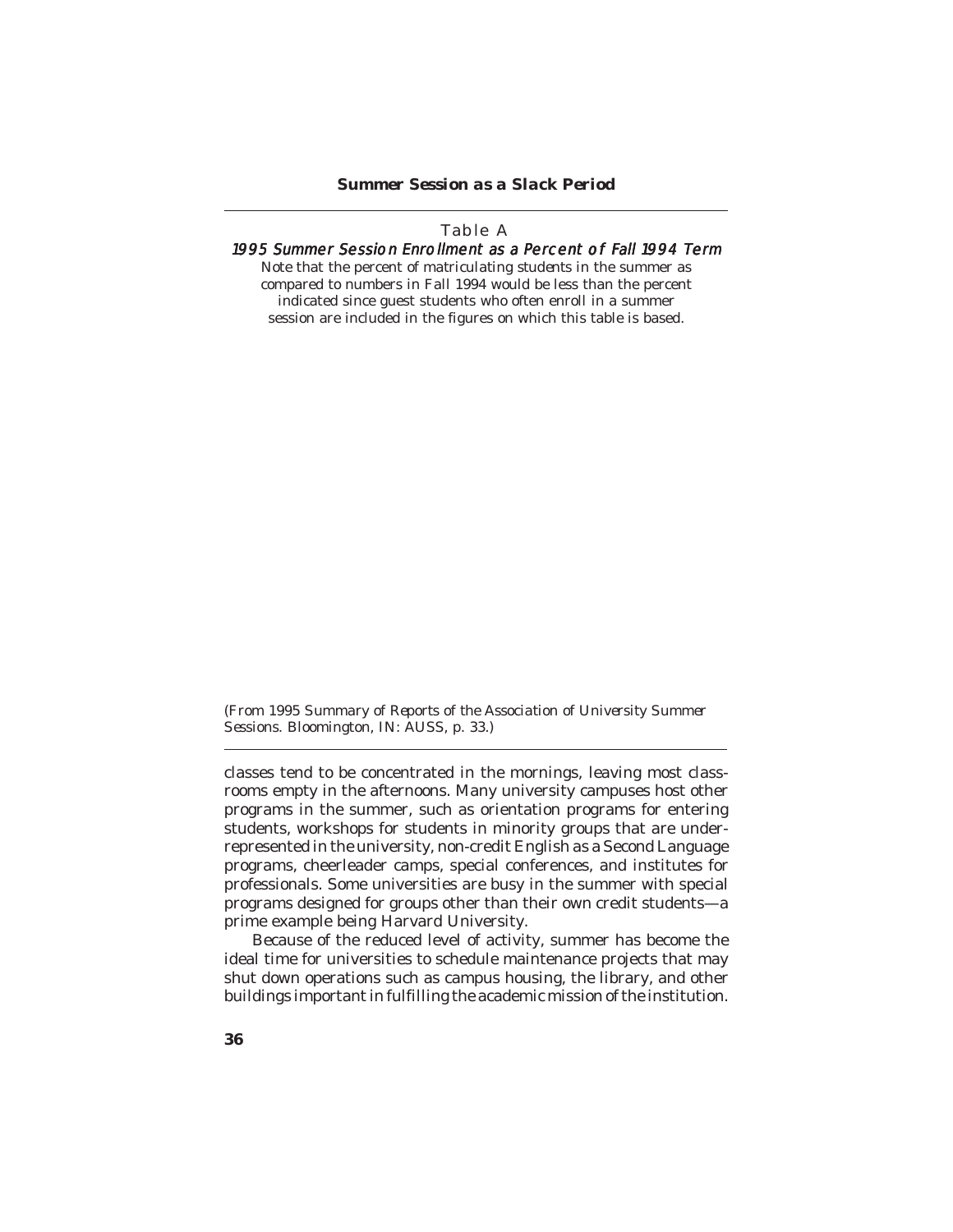Summer session directors often have to take such projects into account in planning for their course offerings, since sometimes key facilities may be closed during the summer. It is not unusual for a summer office to endure a crisis when they are not notified in advance by offices in charge of maintenance and repair about projects that close down needed buildings.

## **Eliminating the Special Summer Sessions: Towards Year-Round Operations**

The famed Harvard president, C.W.Eliot, who introduced electives to the American college curriculum, considered in 1900 the idea of using the summer term at Harvard (which was also the first campus to start a summer educational program in 1869) to accelerate the completion of college in three years. William Rainey Harper, who was recruited in 1892 by John D. Rockefeller to head the newly established University of Chicago, tried to make summer study an integral part of the academic calendar, eliminating the long summer recess. Despite the vision of these early leaders, both Harvard and Chicago attract very small numbers of their own students in the summer today.

The idea of year-round university schedules was revived in the early 1960s when there was a "rising tide" of huge enrollment growth. University administrators considered year-round calendars as one way to meet the demand for more students. In 1959, there was considerable publicity when the University of Pittsburgh went on a trimester, yearround calendar, with summer serving as a full third semester following the fall and spring semesters. Many institutions followed suit. In September 1962, the four state universities in Florida initiated yearround operation, with all instructional faculty at the Gainesville and Tallahassee campuses appointed for 2.5 terms (the .5 representing half of a summer term). Earlier, the Florida legislature had set the condition that if the universities went on a year-round calendar, they would receive their full appropriations.<sup>1</sup>

But the Florida public universities and the City Colleges of Chicago quickly had to end their brief experience with the trimester.<sup>2</sup> Most institutions eventually returned to a stand-alone summer session. The earlier need for agricultural work in the summer was replaced by other demands on the students' (and faculty) time, and the efficiency arguments favoring the trimester or year-round four-quarter system were disproved. The major disadvantages discovered in these plans were that the high enrollment expectations were not met and that the term was out of step with the K-12-school calendar and the vacation habits of most Americans.3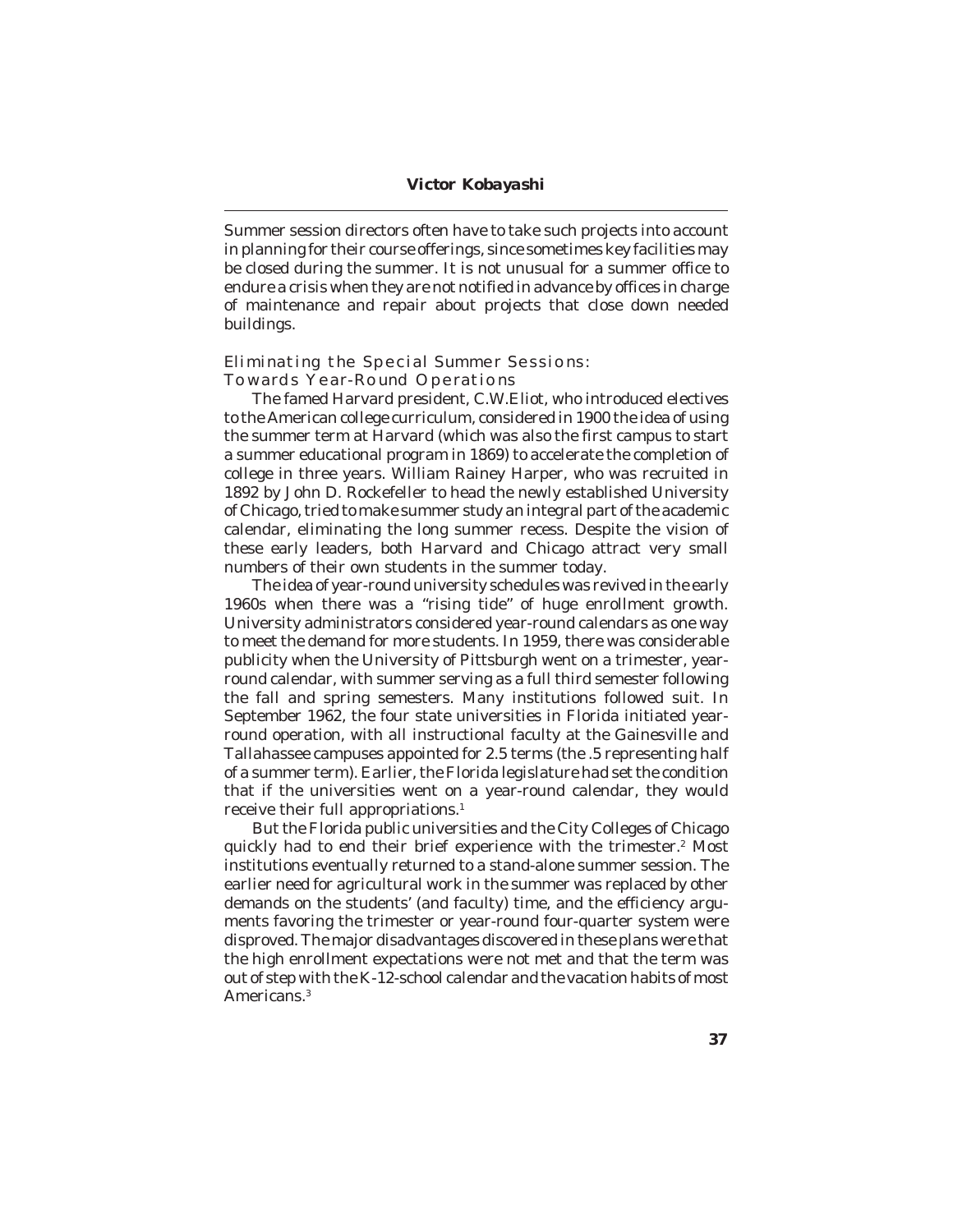The trimester system enabled some universities to operate in a more-or-less decentralized manner, with each college planning its own instructional menus, based on their budget allocations. But with the end of the trimester, it was difficult to re-establish a more centrally coordinated separately-funded summer school, a major requirement of viable summer schools. New vested interests in the year-round calendar had been set in place with the trimester. Experiments in higher education may not only be failures, but once the forces they unleash are set into motion, they are difficult to undo. Although many colleges have returned to the stand-alone summer session, coordinated by a central unit, some institutions have still not recovered from an overly decentralized summer session that was part of the experiments in year-round operation of the 1960s.

One successful example of the effort to reinstate a strong summer session is that of Pennsylvania State University. For over 20 years, beginning in 1961, Penn State adopted a four-term, year-round academic calendar, anticipating approximately equal enrollments in all quarters as a means to accelerate degree completion and to utilize campus resources in a more efficient manner. Civilians, returning after their military duties, were to be an important clientele as they were considered interested in accelerating their progress towards degrees by studying year-round. Central leadership in the organization of the summer term was considered unnecessary since summer became just another of the terms. However, demand in the summer consistently fell short of expectations, and in winter 1979, a comprehensive review of the calendar was undertaken by the Office of Planning and Budget with a subcommittee to study summer term issues. The outcome was a shift, beginning in summer 1984, to a semester system with a stand-alone eight-week summer session under a director, who reported to the vice president for academic services. The main session was eight weeks long, but other term variations were introduced. Funding was on an incomeexpense basis, with an expected return to central funds of approximately two-thirds of revenue. Allocations to the Summer Sessions office were made for salaries (director, assistant, and one clerical position), operating expenses, marketing, and "enhancement." In 1990, as the result of other reorganizations, the Office of Summer Sessions began to report to the Vice Provost for Educational Equity.4

The University of Michigan is an example of a campus that attempted a year-round calendar by adopting the trimester in the 1960s. Instead, a system of shorter and overlapping summer terms developed, as the trimester, for example, could not accommodate the needs of school teachers, who were still at work in their schools in the first part of the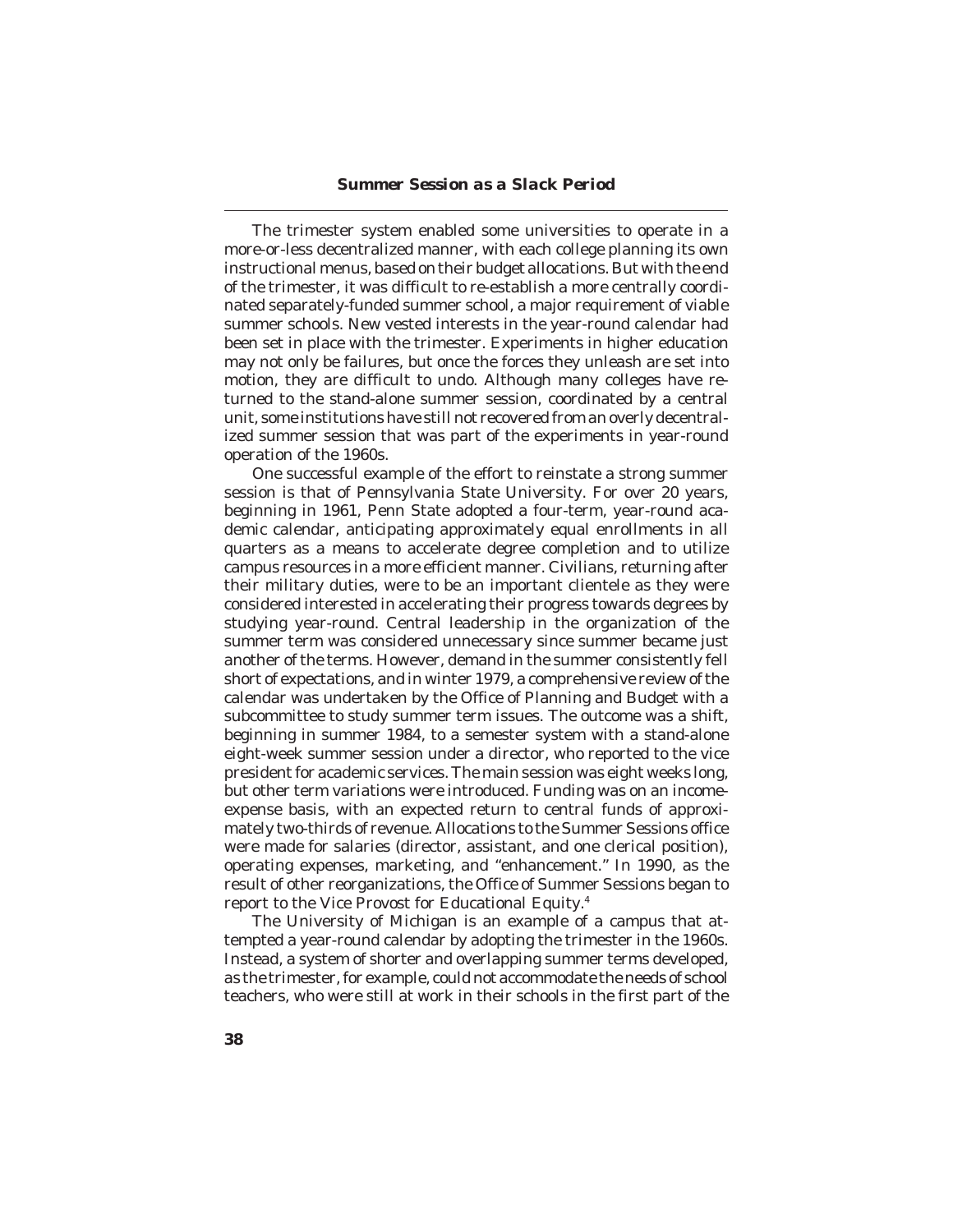summer semester. The trimester also reduced the opportunity for the university to receive guest students, a major clientele for many successful summer sessions. At present there is a renewed effort to develop a centrally coordinated summer session, although the campus culture, as at many other strong universities, favors the maintenance of a highly decentralized organization of colleges and schools that is effective during the "regular" semesters.

In August 1992, The Office of the Chancellor at California State University (CSU) published a draft report on "Year-Round Operation and the California State University" for the Joint Legislative Budget Committee, the California Postsecondary Education Commission, the California Department of Finance, and the Legislative Fiscal Committee.5 Year-Round Operation (YRO) was first supported by groups such as the Academic Senate of the University and the California State Student Association. $^6$  A major reason for the study was that the CSU  $\,$ campuses were reaching their capacities, and there was need to explore options other than starting another campus; one idea was to operate the campus more fully by extending the day and by operating year-round.

The CSU study found, however, that the cost of displacing the existing self-support summer session would make the state-supported summer term, with other costs now added, too expensive to be feasible The study also predicted that the summer term would still not be as wellattended by students as the other terms, even with a year-round statesupported operation in effect. The study also recognized that many faculty preferred an off-duty summer, and thus acknowledged the professional need of faculty "to become more intensely involved in research activities, to read and stay current in their disciplines, to undertake related consulting work, to prepare course materials, and to engage in a myriad of activities that broaden their experience and make them better teachers."7 The Academic Senate of CSU passed another resolution on May 7, 1992, urging the Year-Round Operation Study Group not to authorize the Chancellor to authorize YRO until its effects upon such matters as costs in resources and faculty time, faculty development, and research opportunities had been determined, and the resolution thus indicated a dampening of the initial unqualified enthusiasm for YRO.<sup>8</sup>

The report also noted that going year-round would take away resources from the rest of the academic year:

An important motivation for YRO in higher education is to reduce the capital outlay expenditures necessary to accommodate enrollment growth. It is ironic that this report is issued at a time when the CSU is facing major shortfalls in its support budget and insufficient funds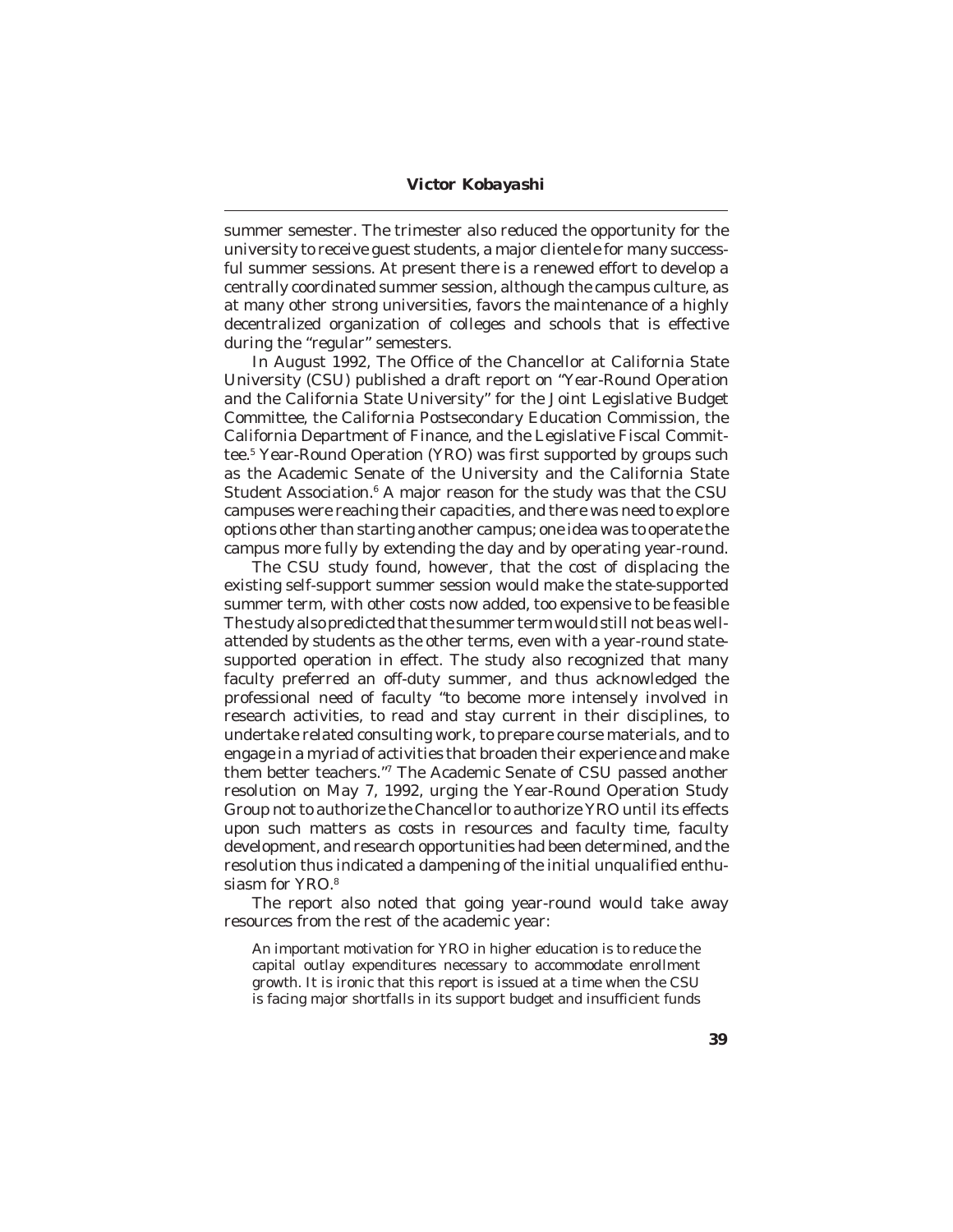to employ faculty to teach the current academic year program in the existing classrooms. Without significant improvement in the support budget, expansion of YRO to additional campuses could only be accomplished by further reducing course offering in the academic year (in order to offer courses in the summer), thus making a bad situation worse.<sup>9</sup>

The report noted that the trimester experiment had failed in many campuses that had adopted it.

Approximately one third of the traditional semester campuses (2 percent of the total) [in the US which reported] operate on trimesters, a semester version of year-round operation. This calendar alternative has been declining since the mid-1970s when approximately four percent of the reporting campuses used it. The apparent reason for the small, and declining, use of the trimester system is its unpopularity with students because of the length of the summer semester.<sup>10</sup>

Earlier, the CSU campus at Hayward operated a pilot program in yearround operation. In 1966, CSU-Hayward conducted both a summer quarter (which was state-supported like the other quarters with faculty receiving pay on the scale in effect for the other academic terms) and concurrently, a self-support summer session (with faculty paid on a salary schedule lower than that during the academic year since advisement and other college commitments were minimal). The combined quarter and session increased FTE by 84.1 percent over the summer session in 1964.<sup>11</sup> This program, however, depended upon state funding for the summer quarter portion, although the summer session portion was on a self-support basis.

In the early 1960s the idea of operating in the summer with state support had also been pursued such that CSU-Hayward began operating year-round in 1965, followed by Pomona and San Luis Obispo the next year, and Los Angeles in 1967. In 1968, funds for conversion planning of other CSU campuses to go year-round were withdrawn by the governor. After several studies and due to pressure from the legislature, which reacted to pressure from its constituents, year-round funding has continued at only these four campuses.<sup>12</sup>

## **The University of California System Study**

The University of California (UC) system has also been interested in year-round operations. In 1994, the system-wide President's office issued a study on the proposal to expand summer sessions on all of its campuses (all of which are self-supporting) in order to expand undergraduate enrollment capacity by accelerating the time required to complete a degree. It found that "if each student took 6.33 units per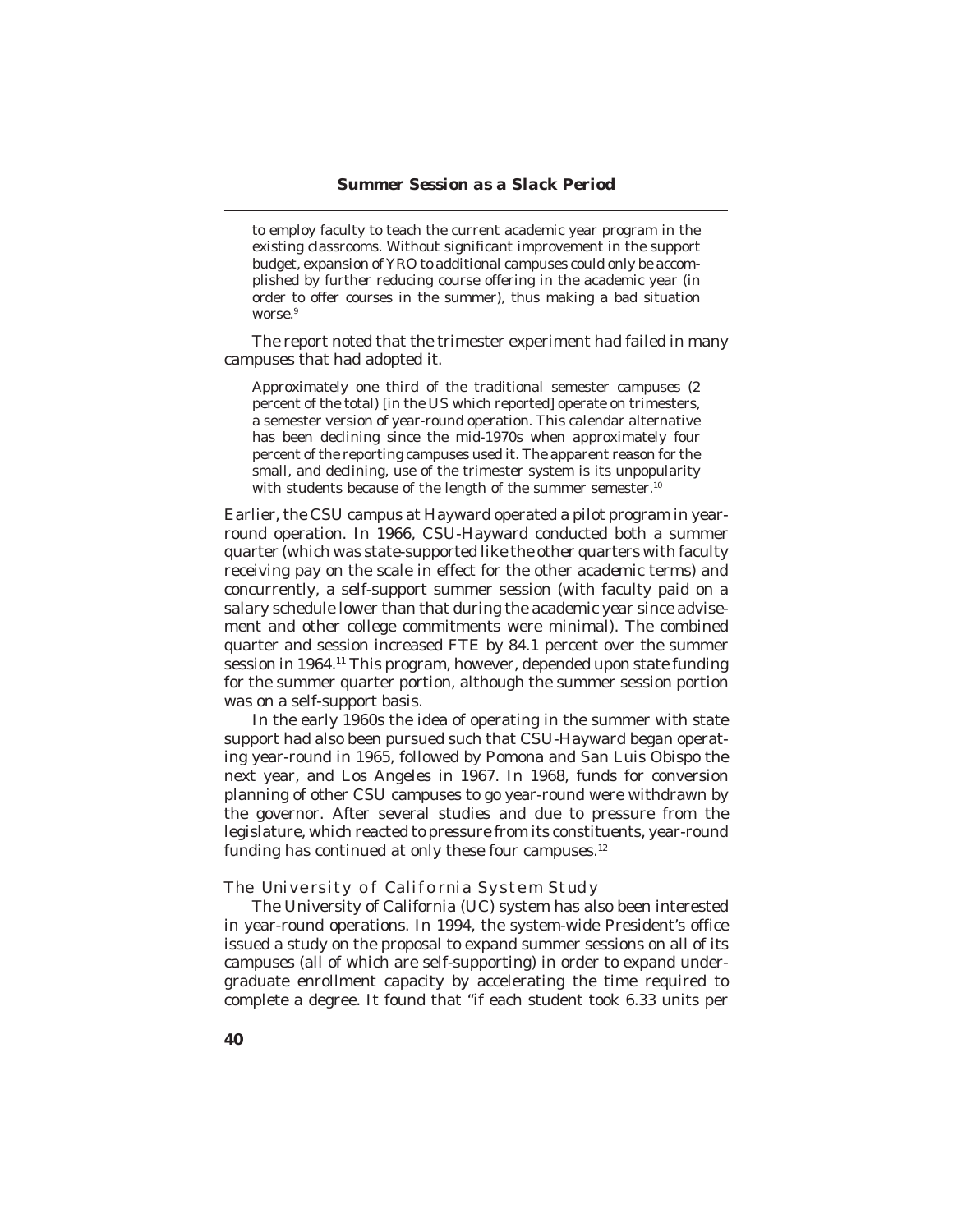summer session, it can be estimated that slightly over seven UC undergraduates would need to attend summer session to make room for one additional undergraduate student during the regular academic year." The study also indicated that given that the average number of units per Summer Session attendance is 6.33 units, "an average of 2.8 Summer Session attendance would be required for each UC student in effect, year-round attendance from the freshman through the senior years—in order to reduce the University-wide average time-to-degree to four years."13

The UC report concluded that there would be sufficient enrollment in the summer only if attendance in summer sessions were required of students; voluntary enrollment as practiced at present would have only a marginal impact. If summer school is made mandatory, the university would have to address both the need for many students to work during the summer and the need to provide adequate financial aid in the summer.

#### **The Enduring Nature of Year-Round Proposals**

Proposals to go year-round continually crop up on different campuses to this day. Initially, going year-round seems a good idea from both an economic and an academic point of view. In 1996, The Board of Trustees of Western Washington University saw a year-round calendar as a solution to access problems and discussed this idea.

At the University of Hawai'i, the faculty union—the University of Hawai'i Professional Assembly—has pressed for state-funded summer sessions for several years. The president of the union has put it this way:

One of my long-term lobbying priorities for the University of Hawai'i System has been a generally funded [state-funded] summer school. There is no reason for classrooms to sit empty during the summer months. Right now, all summer sessions on the separate campuses need to be totally self-supporting. That means that student fees and tuition must cover all the costs of offering a class. If there is not sufficient enrollment to cover the costs, the class is canceled.<sup>14</sup>

### **Summer Session as Market-Driven**

Enrollments in summer session are difficult to predict. The summer session, more so than the other terms of a university, whether on a private or state-supported campus, is dependent on "market" forces.15 Summer is a period when students feel free to study or not to study on campus, and the majority choose not to study. Summer enrollments fluctuate depending on various factors; sometimes when the economy is poor, and unemployment is up, summer enrollments may increase since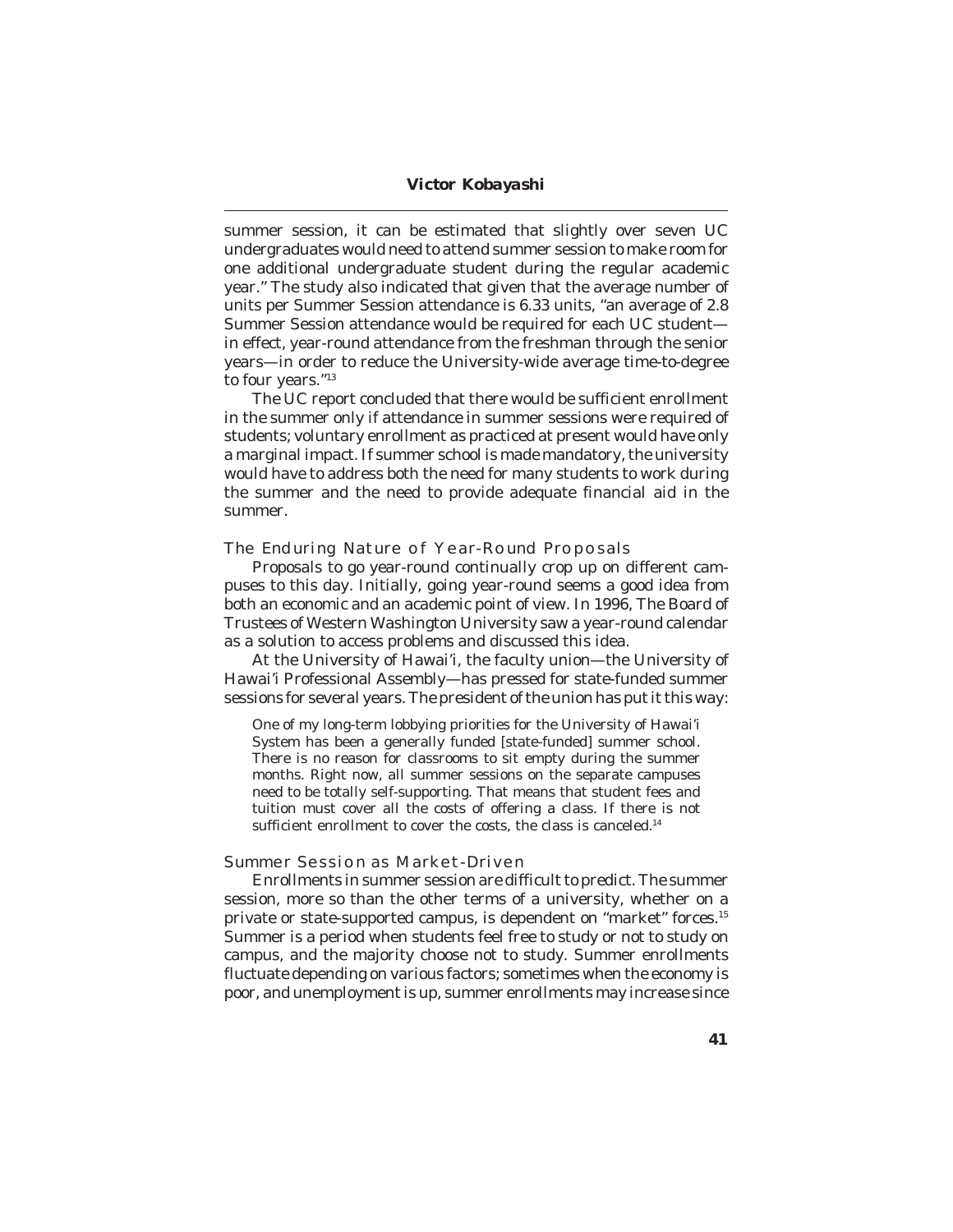students have difficulty finding summer jobs. At the University of Hawai'i at Manoa, a significant number of guest students are originally Hawai'i residents who are at "mainland" universities, but who return home in the summer and register for the Summer Session.

The calendar for the summer session is an important consideration when summer is viewed as "market-driven." For example, if the summer session starts too early, it will not be able to accommodate students from other colleges who are still in their spring terms; school teachers who are still working; or high school seniors who are about to graduate. At many universities, the fall and spring terms are often based on careful consideration, while the left-over period is scheduled for the summer session. Such an approach can mean the elimination of services for important summer clientele. When the summer session ends too late and goes into September, it may also mean the loss of registrants, such as teachers and high school students. When summer session starts several weeks after the previous term, the university's own students may drift off elsewhere; it has been found on some campuses that many students will register for summer at their own campuses only when the summer session immediately follows the close of the spring term.

There are also unpredictable market factors. A passenger plane disaster, fear of terrorism, and public sector strikes also have affected summer enrollments of guest students at the University of Hawai'i. If a campus draws a large number of guest students from other countries, changes in visa approval practices by U.S. consulates will affect registrations. Economic recessions in these nations also affect the numbers who elect to study abroad.

At the University of Hawai'i, ease of registration was a concern in the Summer Session office. Students tend to enroll if the registration process is convenient and friendly. The office created its own mail-in registration system in 1987 to enable students to register from a distance. Despite, many obstacles, including the view that the mainframe student information software was impossible to work with, the Summer Session eventually developed its own innovative touch-tone phone registration system in 1994, using micro-computers linked to phones and to the mainframe computer (using the student information system in the mainframe as a data base); eventually this touch-tone system was adopted by the University's Admissions and Records Office, which is responsible for registration in the fall and spring terms.

Marketing is an important concern for summer session administrators as they need to entice students to consider going to school in the summer. Because guest students can make up a large portion of a university's enrollments, and thus help increase the number of course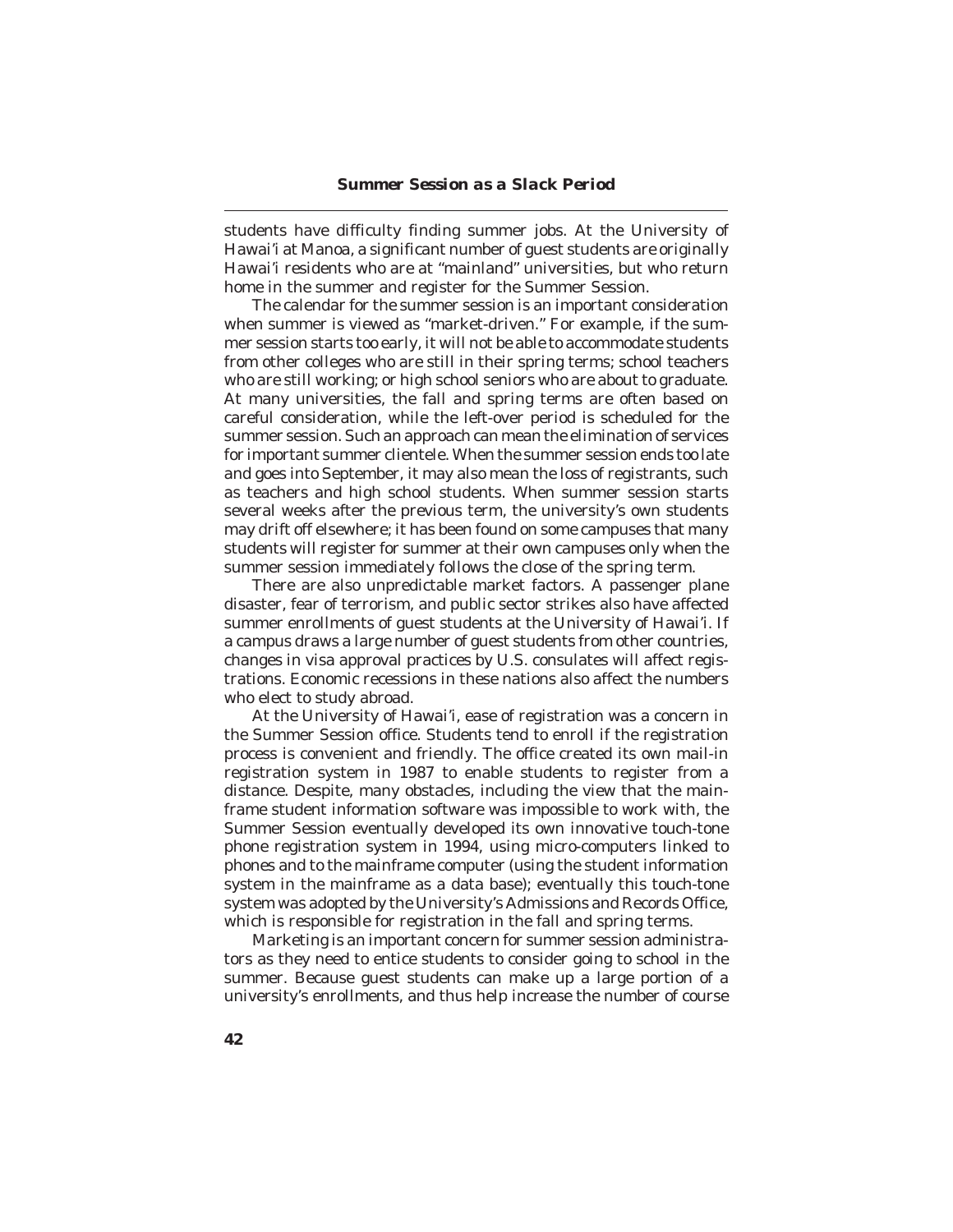offerings to its own students while providing revenues, many universities spend significant portions of their summer budgets on marketing nationwide, and even world-wide. Attractive and readable summer catalogs have become a *sine qua non* among many summer sessions. Some contract for-profit service companies to place posters on other college campuses, buying ads in the student newspapers of other universities, and even buying advertisements in the *New York Times.* Some special programs, such as summer study-abroad and archaeological digs are advertised in magazines such as the *New Yorker.* The worldwide web is increasingly becoming attractive to summer sessions as a place to market its programs because college students are more apt to use personal computers linked to the internet than the general population.

Pricing is a very important market factor: if the summer tuition is very high, less students will consider attending summer school. Some may even attend a summer session at another college that has a lower tuition, with the expectation that the credits earned are accepted by the student's own home campus. When summer session tuition goes up, the enrollments may also drop—sometimes to such an extent that the net revenues may actually decrease. The summer session at the University of Hawai'i at Manoa, for example, which is self-supporting, had to raise its tuition over the last few years at a steeper rate than the largely statesupported Fall and Spring to meet faculty summer pay increases. Since tuition became higher for the student than in the fall and spring, with each increase, summer enrollments dropped over the previous year; even relatively small increases of \$5/credit hour resulted in lower enrollments.

Even if the summer session tuition does not increase, summer session enrollments can also take a dip when the tuition for the fall and spring climb significantly.<sup>16</sup>

#### **"Discounts" for Summer Tuition**

Sensitivity to pricing is an important consideration in marketing both in business and in summer sessions. Many private colleges—which have no difficulty having healthy enrollments in the fall and spring charge less per credit in the summer than in the fall or the spring. Otherwise, their summer enrollments would be even smaller than they are now, even to the extent of reducing revenues to keep the summer program viable. This practice is the equivalent of hotels and airlines offering discounted fares during slack periods to fill up otherwise empty rooms or seats that can never be recouped since time is irreversible; fall and spring terms are the "peak seasons" for the university while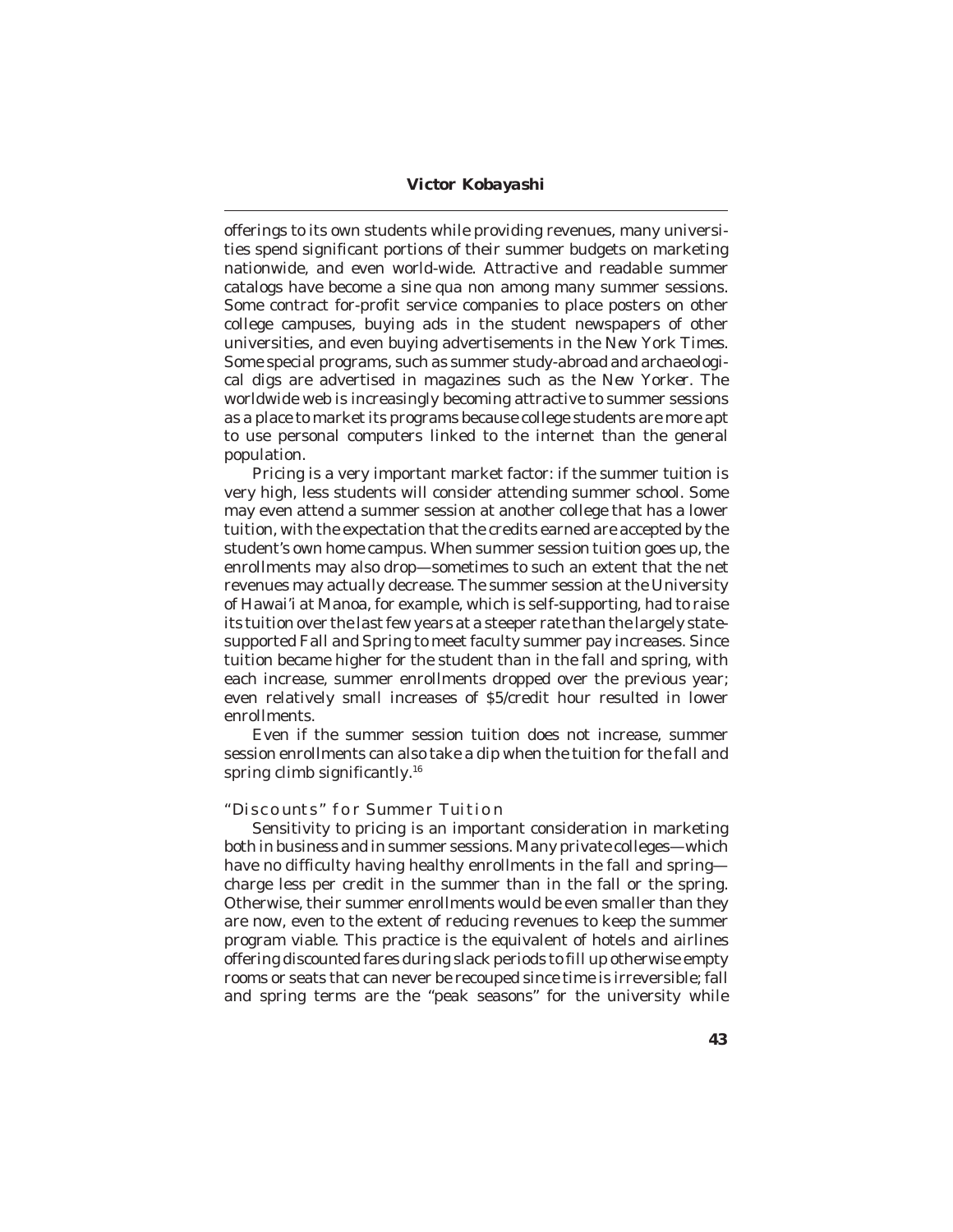summer is the "slack period." As a result, empty seats in a classroom can be perceived as "losses" in revenues and services that can never be regained.

Furthermore, because of the smaller number of students on the campus, less services are often provided on campus during the summer: library hours are sometimes reduced, security personnel may be lessened, and more of the 12-month employees that provide infra-structure support go on vacation in the summer. Also, student aid funds are generally less available in the summer. When enrollments in summer session take steep decreases over several years, the level of services available may also begin to decline steeply, and ultimately become more and more difficult to restore, even when enrollments turn around and begin to move upward. Thus, lower tuition in the summer is considered more favorably by summer session administrators than their other counterparts on the campus, given the market conditions and the lower level of services provided in the summer. Many major institutions both private and public—thus charge less in the summer per credit hour than in the other terms. Many state universities that charge a much larger tuition for students who are residents of another state, waive the differential, and have a uniform tuition, regardless of state residence during the summer. The following are the results of a preliminary survey I conducted of selected independent universities:

**Brown University**: Brown discounts summer tuition to about 55 percent of the academic year tuition charge (private liberal arts institution with high priced competition). The theory is that services are fewer to match. Also, if we charged full tuition, we'd never meet the other places' students can attend. (Karen H. Sibley, Dean of Summer Studies. 10/95)

**Duke University**: Summer tuition is approximately 55-60 percent of the regular tuition charges for the fall & spring. Some of the reasons expressed are these: there is little financial aid and no work-study funds available for the summer for degree students; we do want to try to attract area residents and other visiting students including internationals; and fewer services are available (fewer dining options, limited library hours, limited academic skills services, fewer buses to move students around Duke's three campuses, etc.). Also, we don't want to become a tri-semester institution—we want to be fall/spring for both students and faculty. Therefore, we calculate faculty salaries at a lower rate than during the regular year. (Paula Gilbert, Director, 10/95)

**Johns Hopkins University**: Like many of the privates, Hopkins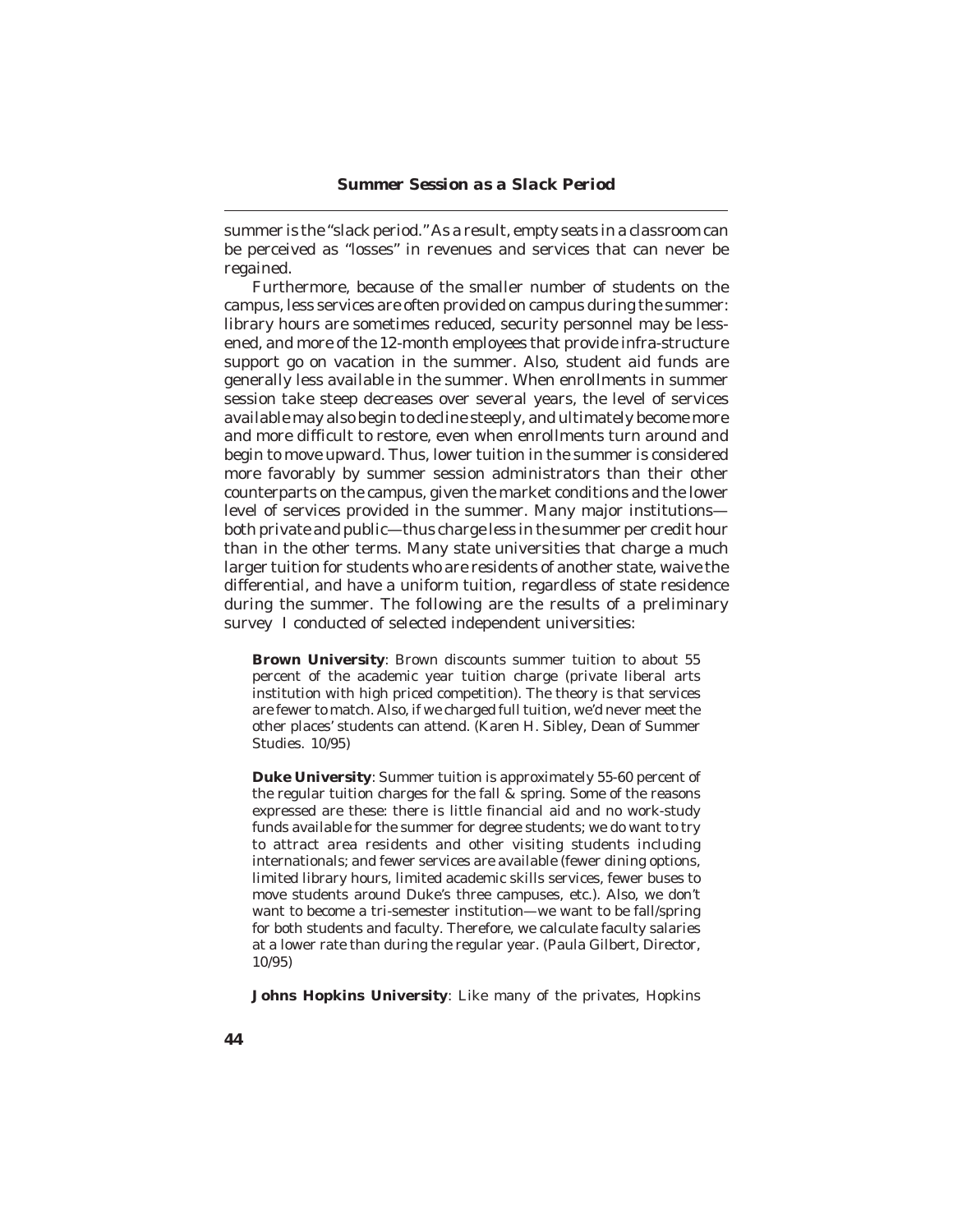must charge a lower tuition in the summer if it wants to attract students. The academic year tuition is \$19,750. If a student takes 36 credits, as Hopkins students usually do, the cost per credit is \$549 not a very attractive figure for summer students. This year we will charge \$380 per credit. With the University of Maryland and Towson State nearby, our visiting undergraduate numbers, and even our own student numbers, remain small. (Patricia Sine, Director, 10/95)

**University of Miami**: Summer undergrad tuition is about 70 percent of fall/spring. Graduate tuition is the same. (Marcy Ullom, 10/95)

**Northwestern University**: Summer Session tuition is the same as one-fourth of the full-time enrollment. Hence, it is approximately the same as during the regular year. (David Schejbal, Director, Summer Session, 10/95)

**Pacific Lutheran University**: Pacific Lutheran discounts summer tuition at about 65-70 percent of the previous academic year tuition rate. We serve about 55 percent of our own continuing students and 45 percent non-matriculating students. The exceptions to our reduced summer tuition are our MBA and MS Nursing programs, which charge the same tuition rate in the summer as in the academic year. We feel this is justified because their programs are designed to be year-round programs. We have not had any particular complaints about these differential tuition rates. Despite the higher tuition rates for MBA and MSN courses in the summer, we do not charge "regular" tuition for education graduate courses, but rather charge the reduced summer tuition rate. This is basically because of market demands. This tuition structure has been very successful for a number of years, and we feel that it helps to retain healthy enrollments of both matriculated and non-matriculated students. (Judy Carr, 10/95)

**University of Portland**: The long standing practice has been to discount summer about one third. Our primary market is our own matriculating students, and we believe this is about all the traffic will bear. If you are looking for support for this argument, you may point out that you have drastically reduced most services during the summer, and therefore, it is not appropriate to charge full freight so to speak. One down side of our policy is that our MBA program tends to be a year-round program. And, most of our MBA students have tuition remission from their employers who would pay the full rate. Thus, we are in fact losing revenues. Because our summer instructor salaries are tied to the faculty member's nine-month salary our business classes are very expensive to offer at this reduced rate. One final note, we charge an increased rate of \$20/SCM for business, engineering, and computer science courses because of the faculty salary rates. This increase is charged for Fall, Spring, and Summer.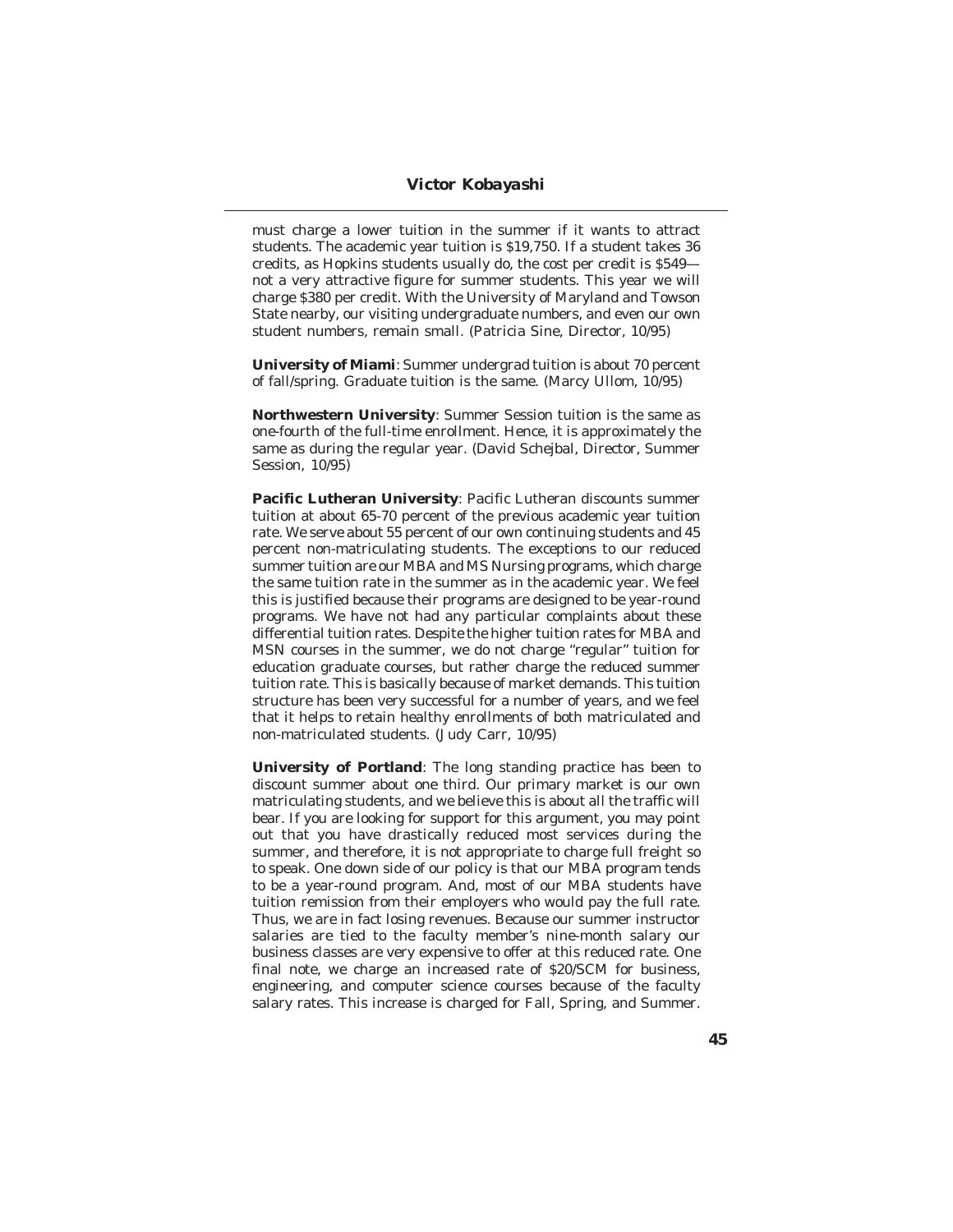(Lee Golden, Director of Continuing Education, 10/95)

**University of Scranton**: is a private, Jesuit liberal arts school with 4 undergraduate colleges and a graduate school offering masters degrees. We have been discounting our undergrad summer program for several years. During the regular academic semesters part-time students pay about \$150 less per three-credit course than the full-time students, and they are charged a \$35 student fee, instead of a \$335 comprehensive student fee. For summer we offer courses at the parttime rate (with a \$15 term fee.) This was done to encourage our dorm students to stay to take courses rather than to take them elsewhere. It has had limited success with that particular student group, but it has helped the local undergrads. It has not affected out tuition in fall/ spring in a negative way. For the non-traditional students in my division it makes no difference since most are part-time during the regular part of the year and would pay the same tuition regardless of when they attended. Last summer we almost tried to offer a deal that would have discounted the third course a student would have taken, but at the last minute the deal was scrapped. We may be considering it for Summer 96. (Ann Clark Bass, Director of Credit Programs, 10/ 95)

**Stanford University**: Tuition during summer is the same as during the regular academic year, and we think this is one of the reasons our enrollment is small. We hope to persuade the Provost to change this soon. (Charles Junkerman, Associate Dean, Summer Session, 10/95)

**State Universities**: Many universities in the western United States that are state-supported attract guest students from other states by dropping the non-state resident tuition differential charged during the Fall/Spring terms, in order to claim a larger market-share. There is no reason to charge out-of-state students more than in-state students when the summer session is self- supporting; furthermore, guest students help keep the summer session financially viable while also adding to the educational environment of summer by providing matriculating resident students with the opportunity to meet students from other states. (See Table B)

Many of the comments below were provided in a survey I conducted and indicate the need to understand summer sessions as more marketdriven than the other terms:

**University of California at Berkeley**: Our summer fees are now lower than the fall/spring if you measure at the fifteen semester unit load, as our academic senate does. I have been pressured to increase fees to "parity" over the next few years. I have used the usual arguments, emphasizing the competition, which you may not have. A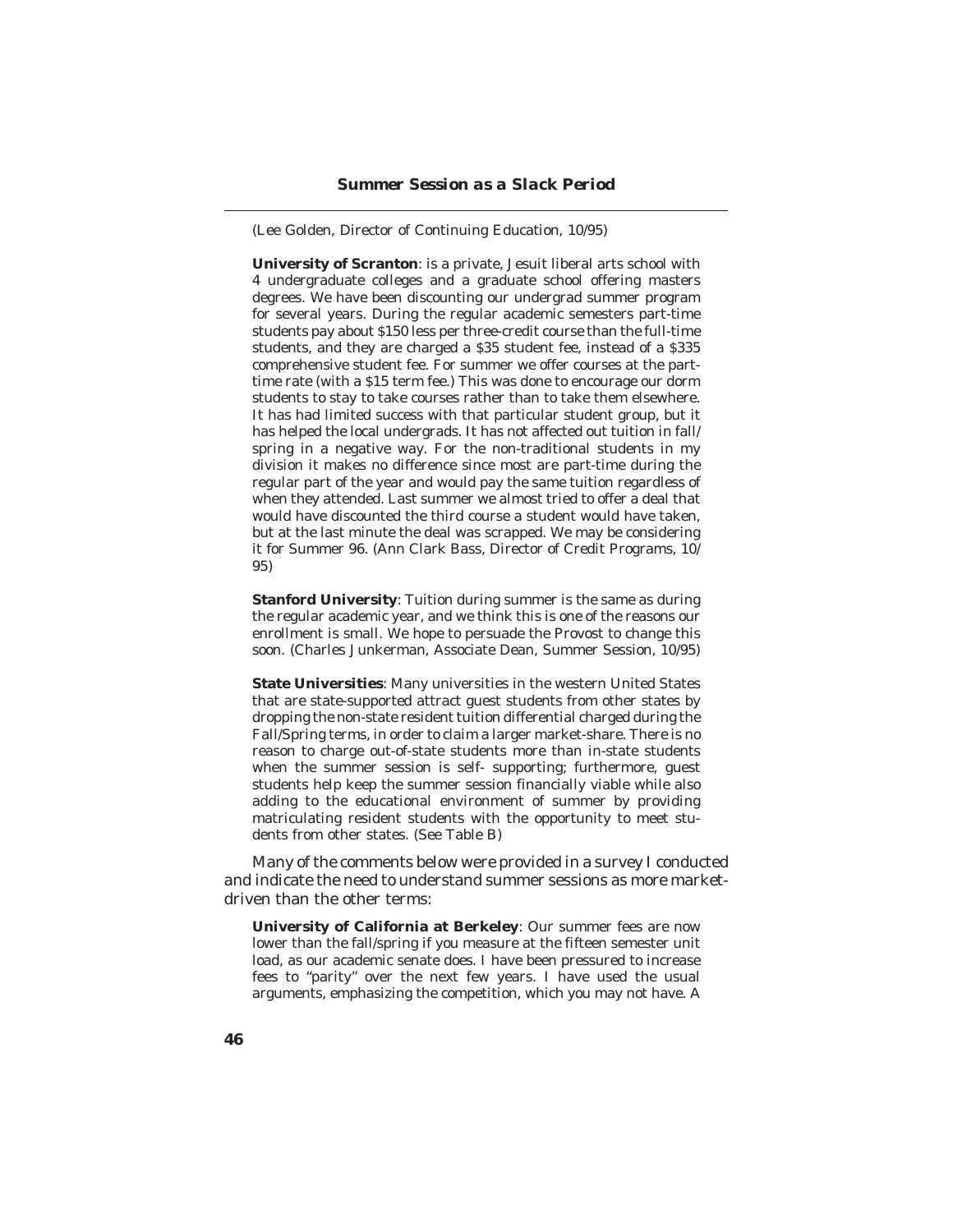## **Table B** State Universities that have Same Summer Session Tuition for State Residents and Non-Residents

| University of Arizona             | University of Nevada—Las Vegas         |
|-----------------------------------|----------------------------------------|
| Arizona State University          | <b>Oregon State University</b>         |
| University of California—Berkeley | <b>Portland State University</b>       |
| Univ. of California—LA (UCLA)     | Sonoma State University                |
| Univ. of California-San Diego     | Southern Oregon State University       |
| Univ of California—Santa Barbara  | University of Victoria, Canada         |
| California State Univ-Sacramento  | University of Washington               |
| Central Washington University     | <b>Washington State University</b>     |
| Eastern Washington University     | <b>Western Oregon State University</b> |
|                                   |                                        |

more telling approach has been to argue that the unit cost should be measured at the five unit level, which is the average load in the summer. Because of our registration fee, the cost of five units averages out to \$125 per unit, very close to the \$145 now paid in the fall and spring. (Gary Penders, Director, 10/95)

**University of Illinois at Chicago**: Summer session tuition and fees are somewhat lower than tuition and fees charged during the rest of the academic year (for comparable course credit). (Cordelia Maloney, Assistant Director for Summer Session Office of Continuing Education and Public Service)

**Kent State University**: Kent State has the same tuition rate for summer and the academic year. We are experimenting with Summer Credit Workshops and offered four credit hours for the price of three this year. It has had a positive effect on mean unit load but did not increase headcount.

**University of North Carolina, Chapel Hill**: I have been lobbying for over five years to unlink summer tuition from fall/spring tuition. Otherwise, you have artificial rates that were never intended to be efficient for a revenue-based business. Summer should be able to set separate rates that are competitive and allow its mission to be fulfilled. I wish to alert you to another large problem. When fall/spring tuition rates have risen by over 20 percent in a given year, our summer enrollment has taken a severe dip. My understanding is that families have certain expectations for financial obligations for education when a child goes into college. When this abruptly changes, they step back and re-evaluate. The child finds it necessary in the summer to earn more money, or at least not to spend anymore on education. Three years ago we had a 25 percent increase in fall/spring tuition, and summer enrollment dropped about 8 percent. The same was true at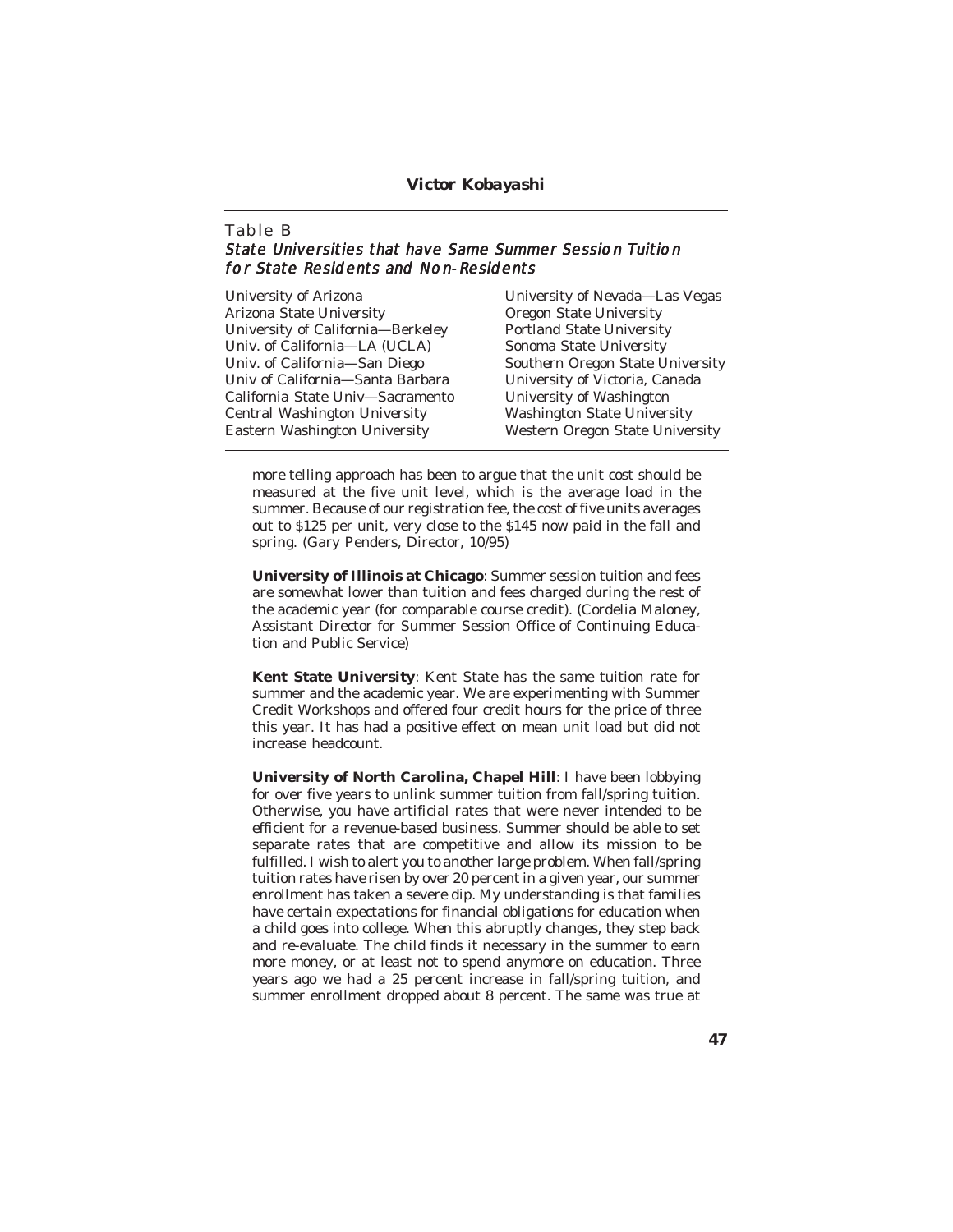UNC-Greensboro and N.C. State. Next year we are having a 42 percent increase in fall/spring tuition, and I would anticipate about 12 percent lower summer enrollment, split between summer 96, which precedes the increase, and summer 97, which follows the increase. The good news from our experiences over history is that this enrollment drop is temporary, and after a year you are back on a similar pattern to before the tuition increase. I will be interested to learn if your experience is similar. I am curious if this drop in summer enrollments is a common impact, especially since we are having a 42 percent tuition increase effective fall 1996. (Jim Murphy, Dean of Summer Session, 10/95)

**The University of Illinois, Champagne-Urbana**: The University of Illinois, Champagne-Urbana does not charge by credit hour, so our situation may not be too helpful to you. Our summer tuition is one-half the Fall Semester rate for the eight-week summer term, and onefourth the Fall rate for the four-week term. Student activity fees are separate and are also prorated. The rationale for the lower summer tuition is that it makes the Summer Session more attractive and affordable (important since we do not have the pounding surf, beautiful mountains, and active volcanoes!). (J. Terry Iversen, Head, International Affairs and Summer Session, 10/95)

**University of Maryland**: The out-of-state tuition was increased drastically a couple years ago. The summer school raised it slightly but continues to make the case that a great increase, especially in a short span of time, would have a serious impact on SS enrollment. We will recommend this year a slight increase, but there's at least \$100 per credit hour difference. We have good data showing that even the smaller increases in the past couple years have resulted in a 26 percent decline in that segment of students in summer. (Joan Krecji, 10/95)

## **Conclusion**

It is important for university administrators to understand that summer continues to be the time when students and faculty feel free to be away from campus, and enrollment demands are more difficult to predict compared to the "regular" semesters or quarters. Summer is basically a slack season, compared to the peak seasons of fall and spring. Summer sessions must work harder to attract students—even to the point of summer tuition being lower than that of the fall and spring terms—in order for attendance at summer session to be attractive and for the campus to be more efficiently utilized. Summer Sessions also need to spend more resources on appropriate marketing in order to be viable, and all forms of marketing must be tracked in order to ascertain their cost-effectiveness. Administrators need also to be aware that summer enrollments will also affect the operations (and sometimes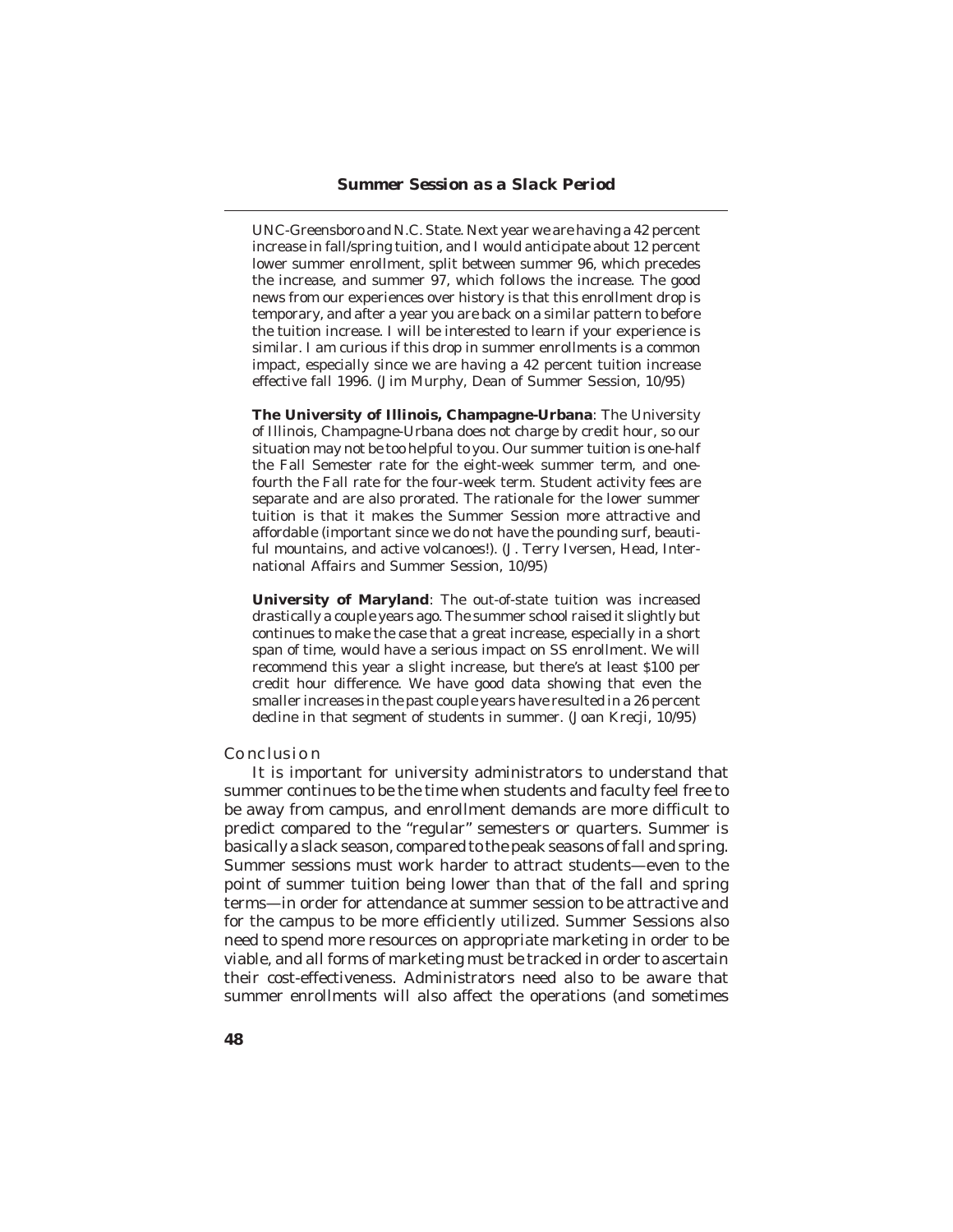revenues) of such campus enterprises as the residence halls, food services, parking, student health centers, and libraries while also keeping in mind that external factors, such as domestic and/or international fiscal health, can have an adverse impact on summer session enrollments and revenues. Summer sessions are more market-driven than the other campus terms.

#### **Notes**

- 1. "Year-Around Operation in American Universities," A Committee Report to the Association of University Summer Session Deans and Directors, by Gerald Marsh (University of California Berkley), Marion Marts (University of Washington), Robert W. Richey (Indiana University), & John R. Little (University of Colorado). Unpublished manuscript, Association of University Summer Session: Boulder, CO, 1963, p. B-1
- 2. Raymond J. Young & William P. McDougall, "The Collegiate Academic Calendar," *Summer Sessions in Colleges and Universities: Perspectives, Practices, Problems, Prospects.* St. Louis, MO: North American Association of Summer Sessions, 1991, p. 185.
- 3. "Year-Around Operation in American Universities," pp. 28-29.
- 4. Helen Warren, as reported in Victor Kobayashi, ed., *Profiles of Summer Sessions* (Honolulu, Hawai'i, Association of University Summer Sessions), 1994, pp. 36-38; see also, Nancy M. Tischler, Summer Sessions at the Pennsylvania State University Establishing the Administrative Structure, unpublished paper, presented to the Annual Conference of the Association of University Summer Sessions, October 14-17, 1990, Syracuse University.
- 5. *Year-Round Operation and the California State University: A Report to the Joint Legislative Budget Committee, the California Postsecondary Education Commission, the Department of Finance, and the Legislative Fiscal Committee*. Long Beach, CA: Office of the Chancellor, The California State University, August, 1992.
- 6. These are appended to the California State University report and are dated January 9-10, 1992 for the Academic Senate of the University resolution, and dated June 28, 1992, for the resolution of the California State Student Association.
- 7. California State University report, p 35.
- 8. This resolution is also appended to the California State University report.
- 9. Califomia State University report, Executive Summary, p. 3.
- 10. California State University report, p. 13.
- 11. 0ffice of Dean of Educational Services, California State College at Hayward, "Pilot Study in Year-Round Operation," October, 1965.
- 12. California State University report, p. 5.
- 13. Saul Geiser, Julie Gordon, & Linda Guerra, "The Potential Impact of Selected Proposals for Expanding the University of California's Capacity to Deliver Academic Programs," Staff Paper #1, Academic and Administrative Mechanisms to Accelerate Time-to-Degree, Planning Group, Academic Affairs, Office of the President, University of California, August